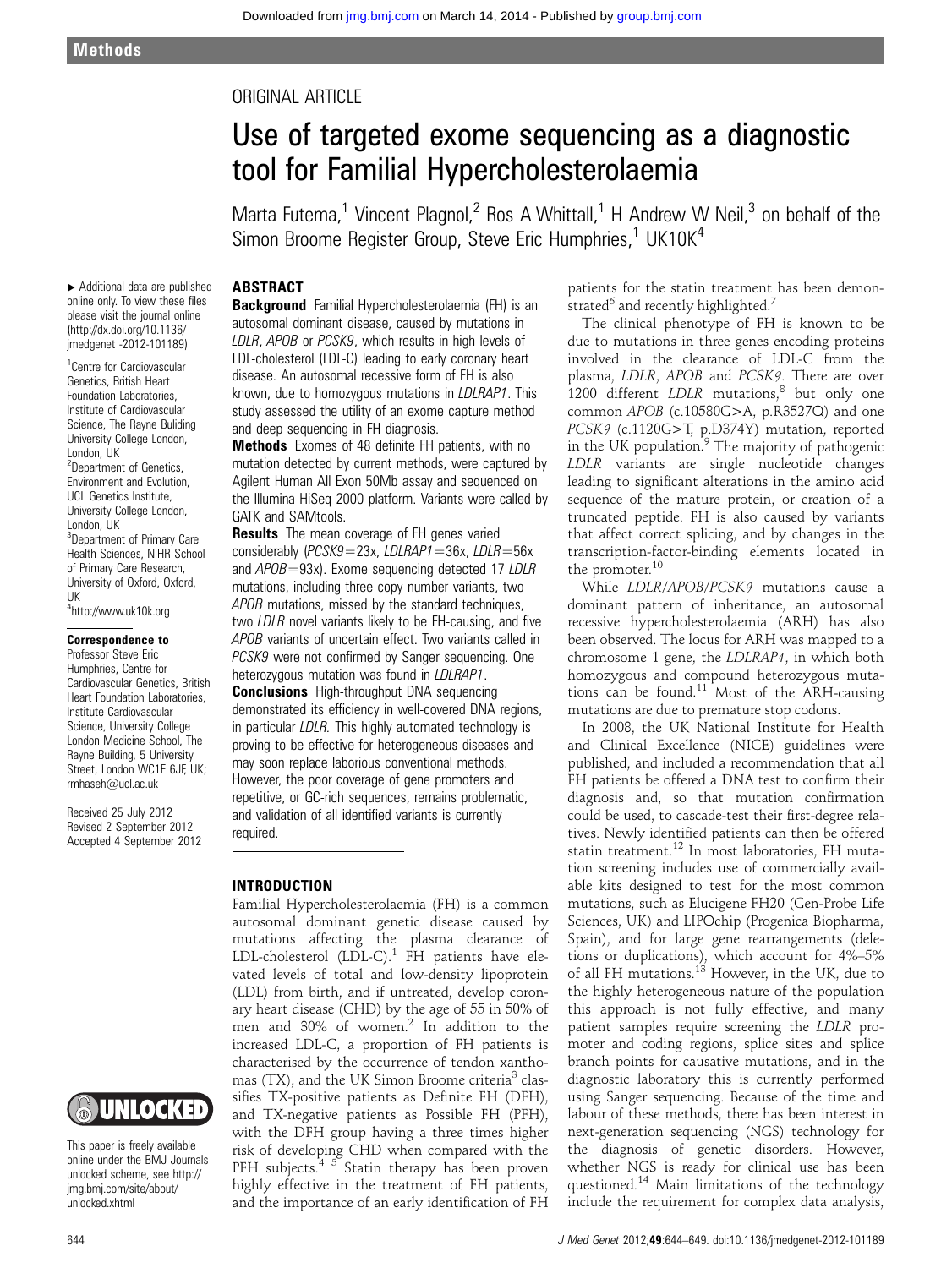significant computing infrastructure with respect to data analysis and storage, and legal and ethical issues associated with incidental findings from acquiring whole exome data. In the research laboratory a four-phased approach is used to screen FH patients to identify the causative mutation, using the commercially available Amplification Refractory Mutation System kit, which tests for 20 of the most common UK mutations, followed by High-Resolution Melting (HRM) to detect changes within the coding region and splice sites of FH genes, followed by Multiplex Ligation-dependent Probe Amplification (MLPA), for the detection of large LDLR gene rearrangements, and finally Sanger sequencing.<sup>15-17</sup> Using standard molecular diagnostic techniques, an FH-causing mutation can be detected in 20%–30% of PFH patients, and in 60%–80% of DFH patients.<sup>18</sup>

The UK10K is a large-scale deep-sequencing project, based on collaboration between multiple investigators at the Wellcome Trust Sanger Institute, and clinical experts in different genetic diseases. A total of 125 FH samples with no LDLR/APOB/ PCSK9 mutation are currently in the exome sequencing pipeline, as a part of the Rare Diseases group of the UK10K. The aim of the project is to provide collaborators with high-quality exome data, which will be used for the discovery of novel disease genes. This paper reports the sequencing results of the first 48 FH exomes, and discusses sensitivity problems of the current FH mutation-screening methods, as well as demonstrating advantages and limitations of the whole exome sequencing approach.

## MATERIALS AND METHODS

## Patients' selection

Forty-eight unrelated FH patients were selected from the Simon Broome FH register.<sup>19</sup> All individuals were Caucasian and attended a lipid clinic in London, Oxford or Manchester. Patients were diagnosed using the UK Simon Broome criteria as DFH on the basis of the presence or history of TX. The entire promoter and coding regions, including splice sites, of the LDLR gene were screened by the HRM method, as previously described,<sup>16</sup> on the Rotor-Gene (6000) real-time rotary analyser. Patients were screened for presence of the APOB mutation, p. (R3527Q), using a restriction enzyme digest, $^{20}$  and the entire coding region of the  $PCSK9$  was examined by HRM.<sup>17</sup> Fragments with a heterozygous melting curve were analysed further by direct sequencing. Screening for large rearrangements within the LDLR gene was done using the MLPA $^{21}$  SALSA P062 LDLR kit from MRC-Holland (Amsterdam). One hundred and ninety five non-FH Caucasian samples, sequenced in parallel with the FH cohort, as a part of the UK10K rare disease arm project (<http://www.uk10k.org/studies/rarediseases.html>), were used as controls. None of these subjects had disorders known to affect plasma lipid levels.

## Whole exome sequencing

Genomic DNA (1–3 µg), extracted from blood,<sup>22</sup> was sheared to 100–400 bp using a Covaris E210 or LE220 (Covaris, Woburn, Massachusetts, USA). Sheared DNA was subjected to Illumina paired-end DNA library preparation and enriched for target sequences (Agilent Technologies, Santa Clara, CA, USA; Human All Exon 50 Mb - ELID S02972011) according to the manufacturer's recommendations (Agilent Technologies, Santa Clara, CA, USA; SureSelectXT Automated Target Enrichment for Illumina Paired-End Multiplexed Sequencing). Enriched libraries were sequenced (eight samples over two lines) using the HiSeq 2000 platform (Illumina) as paired-end 75 base reads according to the manufacturer's protocol.

#### Bioinformatic analysis

To improve raw alignment BAMs for single nucleotide polymorphism (SNP) calling, we realigned around known (1000 Genomes pilot) indels, and recalibrated base quality scores using GATK. BAQ tags were added using samtools calmd. BAMs were merged to sample level and duplicates marked using Picard. Variants (SNPs and indels) were called on each sample individually with both samtools mpileup (0.1.17) and GATK UnifedGenotyper (1.3–21), restricted to exon bait regions plus or minus a 100 bp window. Various quality filters were applied to each of the callsets separately. Calls were then merged, giving preference to GATK information when possible. Calls were annotated with 1000 Genomes allele frequencies, dbSNP132 rsIDs and earliest appearance in dbSNP. Functional annotation was added using Ensembl Variant Effect Predictor v2.2 against Ensembl 64, and included coding consequence predictions, Sorting Tolerant From Intolerant (SIFT), PolyPhen and Condel annotations, and Genomic Evolutionary Rate Profiling (GERP) and Grantham Matrix scores. Variants previously reported by the 1000 Genomes project with minor allele frequency higher than 0.01 were filtered out. Variants that passed the initial filtering were compared against 195 non-FH control whole exomes, processed using the same pipeline, and only FH unique changes were further assessed. Pathogenicity of any private (ie, specific to the FH cohort) variant was examined using previous knowledge and by bioinformatic mutation-prediction tools, which included: PolyPhen2, SIFT, Condel, Mutation Taster, PhyloP and Gratham Score algorithm. Sanger sequencing was used to confirm presence of any identified predicted pathogenic variant.

## Copy number variants analysis

The copy number variants (CNV) analysis uses a read depth strategy designed to overcome biases associated with sequence capture and high-throughput sequencing. This set of tools is implemented in the package ExomeDepth (freely available at the Comprehensive R Archive Network.<sup>23</sup>

## RESULTS

Overall, the mean read depth for the whole exome sequence was 72x, with 78.9% of the exome covered at least 20x; and 55.8% of the targeted sequence was covered 50x or more.

## LDLR analysis

The average read depth of LDLR exons varied from 136x for exon 12, to 4x for exon 18 (figure 1). Using a 16x coverage threshold, which would give a 99% probability of observing a rare allele at least three times, all except exons 1 and 18 showed adequate coverage. Exons 3 and 4 contain the largest number of reported FH-causing mutations, $24$  and both these exons were well covered (mean depth 92 and 57, respectively).

As shown in table 1, in 14 out of the 48 samples, a FH-unique variant in the LDLR was called, in 11 of these the variant has been previously reported to be FH-causing.<sup>25</sup>

All these variants were confirmed to be correct by Sanger sequencing of duplicate DNA samples (not shown). The variants included five different missense mutations and five nonsense mutations. The two novel LDLR variants included: c.695-6\_ 698del and c.1776\_1778del (p.(G592del)). The c.695-6\_698del is predicted to cause a frameshift and a premature stop codon by altering LDLR splicing (see online supplementary figure S1). The deletion of Glycine at residue 592 is predicted to disrupt packaging of the LDL-R propeller blades in the epidermal growth factor (EGF) domain, which could affect displacement of the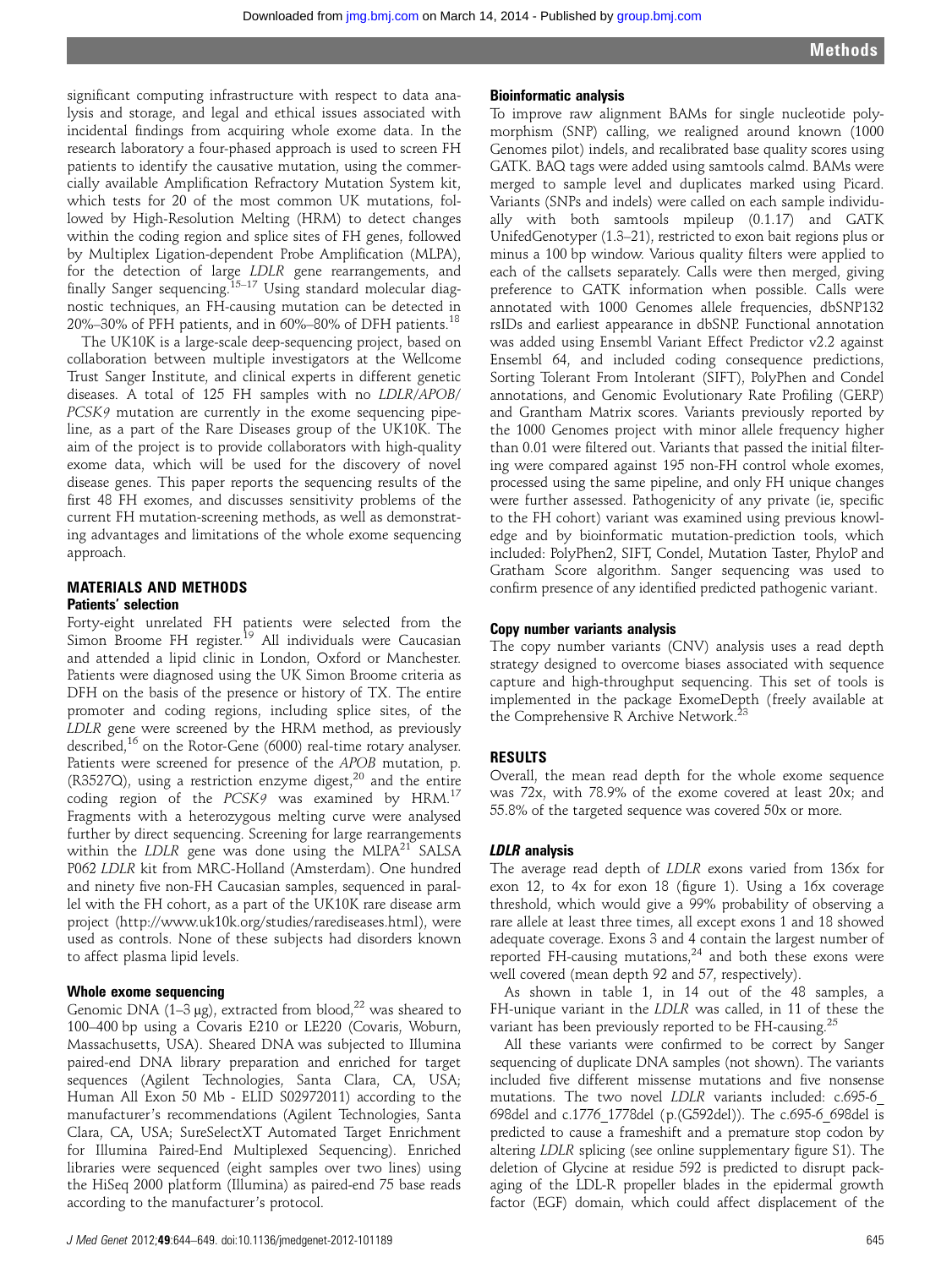## Methods

Figure 1 The exonic coverage of FH genes: APOB, LDLR, LDLRAP1 and PCSK9 in a standard box plot (the minimum, lower quartile, median, upper quartile and maximum for each gene exon). The horizontal dashed line indicates the 16x coverage, when the probability of observing a rare allele at least 3 times is 99%. The additional Y-axis describes GC content  $(0.4=40\% , 0.5=50\% ,$  etc) for a given exon, shown as rhombuses.



ligand from the ligand-binding region (see online supplementary figure S2). Of these 14 mutations, all should have been detected by our standard screening protocol described in the Materials and methods section, except for c.695-6 698del, where the change was located in the primer sequence used for PCR.

CNV calling identified one deletion of exons 11 and 12 (c. 1587−? 1845+?del), and two duplications of exons 3–8 (191−?  $1186 + ?$ dup), and exons  $13-15$  (c.1846-?  $2311+?$ dup), as shown in figure 2. All CNVs were confirmed by MLPA (see online supplementary figure S3).

#### APOB analysis

The mean read depth of APOB exons was 93. Exons 26 and 29 were covered on average 135x, whereas exon 1 was covered only once (figure 1). Two individuals were found to carry the FH-causing APOB mutation in exon 26, the p.(R3527Q). There were no nonsense or frameshift mutations observed in the gene sequence. One novel non-synonymous variant was found in exon 26 of APOB, the p.(A3426V), which was unique to the FH cohort. The variant was predicted as 'Tolerated', 'Benign' and 'Polymorphism' by SIFT, PolyPhen and Mutation Taster, respectively. Four other FH-unique non-synonymous variants were observed outside of the ligand-binding domain (see online supplementary table S1). The functional impact of these variants, as predicted by PolyPhen/SIFT/Mutation Taster, was not consistent, and whether or not these are FH-causing is unclear. There were no CNVs found within the APOB gene.

## PCSK9 analysis

The mean read depth of the PCSK9 exons was 23. Of these, only 58% of the gene coding sequence had the mean coverage higher than 16, whereas exons 1, 6, 10, 11 and 12 were covered 4x on average (figure 1). Exon 7, where the common UK FH-causing mutation (c.1120G>T, p.(D374Y)) occurs, was covered 36x. Two novel non-synonymous variants were called by the exome sequencing, c.1027G>C and c.1028A>C, both present in the same sample. However, despite the high read depth (51x and 50x), and the high number of read count for the novel alleles (19 and 26) (see online supplementary figure S4) the Sanger sequencing did not confirm the variants. There were no CNVs observed in PCSK9.

### LDLRAP1 analysis

The average read depth of LDLRAP1 was 36 with all, except exons 1 and 9 covered above the 16x threshold (figure 1). The LDLRAP1 variant analysis was performed using a homozygosity-based strategy, and the presence of compound heterozygote variants was also assessed. There were no homozygous or compound heterozygous functional changes within the gene in any of the individuals. One patient was found to be heterozygous for a known Sicilian/ Sardinian ARH mutation, the c.432\_433insA, p.(A145KfsX26),

|  | Table 1 Summary of pathogenic single nucleotide changes and small deletions/insertions in the FH genes |  |  |  |  |  |  |  |  |  |  |
|--|--------------------------------------------------------------------------------------------------------|--|--|--|--|--|--|--|--|--|--|
|--|--------------------------------------------------------------------------------------------------------|--|--|--|--|--|--|--|--|--|--|

| Gene         | Samples (n) | <b>Nucleotide change</b> | <b>Functional effect</b> | Depth | <b>Quality</b> | <b>Comments</b>   |
|--------------|-------------|--------------------------|--------------------------|-------|----------------|-------------------|
| <b>LDLR</b>  |             | c.326G > A               | p.(C109Y)                | 43    | 506            | known FH mutation |
|              |             | c.1690 $A > C$           | p.(N564H)                | 36    | 343            | known FH mutation |
|              |             | c.1823C > T              | p.(P608L)                | 82    | 1214           | known FH mutation |
|              |             | c.2054C > T              | p.(P685L)                | 20    | 135            | known FH mutation |
|              |             | c.2479G > A              | p.(V827I)                | 65    | 749            | known FH mutation |
|              |             | c.682G > T               | p.(E228X)                | 13    | 155            | known FH mutation |
|              |             | c.1048C > T              | p.(R350X)                | 60    | 816            | known FH mutation |
|              |             | c.1150C > T              | p.(0384X)                | 20    | 275            | known FH mutation |
|              |             | c.1685 $G > A$           | p.(W562X)                | 41    | 701            | known FH mutation |
|              |             | $c.2140 + 1G > A$        | Splicing                 | 22    | 258            | known FH mutation |
|              |             | c.695-6 698del           | Splicing                 | 36    | 1543           | novel             |
|              |             | c.1776 1778del           | p.(G592del)              | 148   | 2634           | novel             |
| <b>APOB</b>  |             | c.10277 $G > A$          | p.(A3426V)               | 192   | 2785           | novel             |
|              |             | c.10580C > T             | p.(R35270)               | 161   | 2144           | known FH mutation |
| <b>PCSK9</b> |             | c.1027 $G > C$           | p.(D343H)                | 51    | 44             | false positive    |
|              |             | c.1028 $A > C$           | p.(D343A)                | 50    | 201            | false positive    |
| LDLRAP1      |             | c.432 433insA            | p.(A145KfsX26)           | 90    | 2186           | heterozygous      |

'Depth' refers to the coverage depth; 'Quality' values are Phred-like quality scores generated by SAMtools.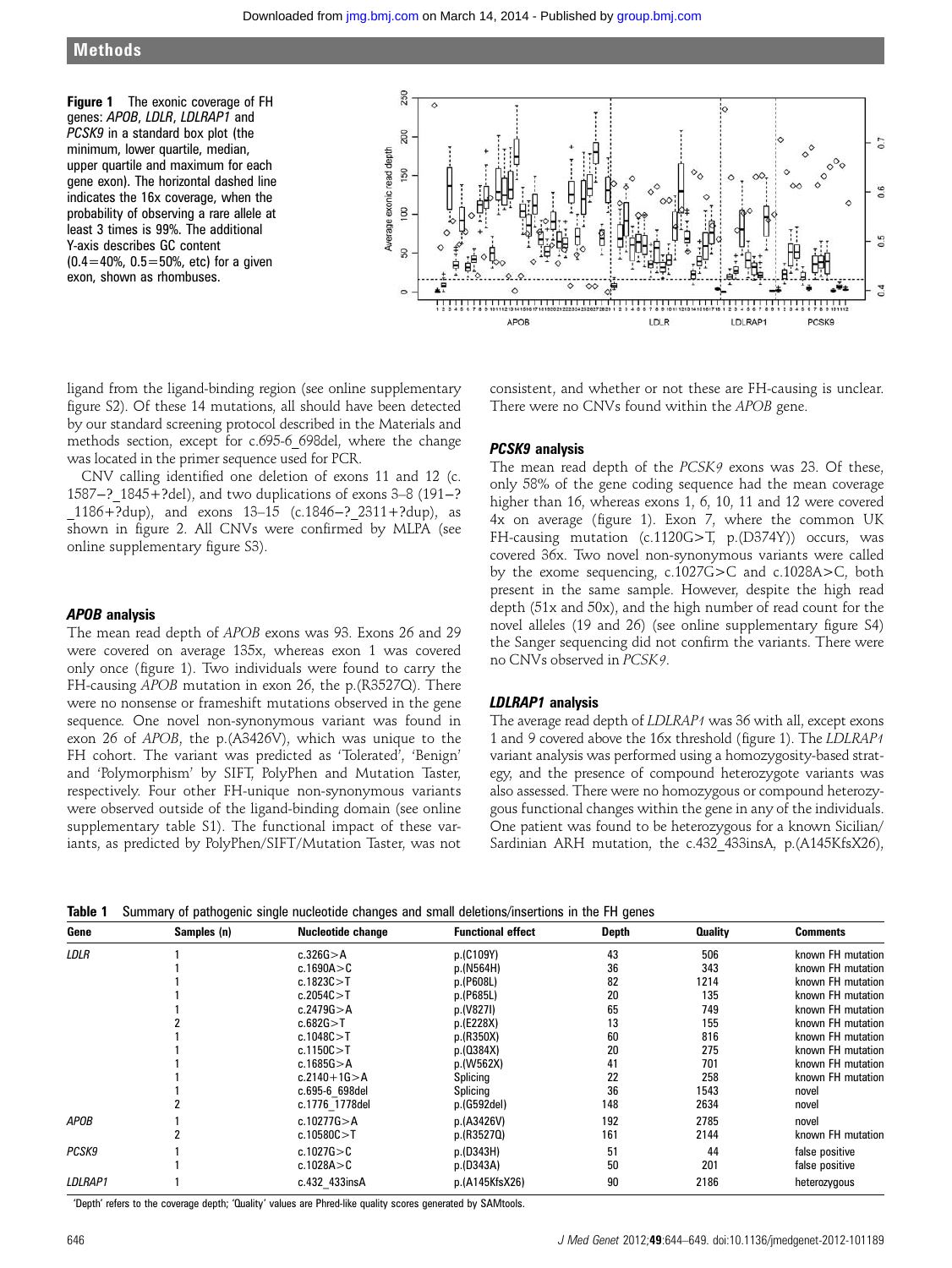

**Figure 2** Copy Number Variants (CNVs) in *LDLR* gene. A: heterozygous duplication of exons 3–8. B: heterozygous deletion of exons 11 and 12. C: heterozygous duplication of exons 13–15. All identified by ExomeDepth in the exome sequencing data. The crosses show the ratio of observed/expected number of reads for the test sample. The grey shaded region shows the estimated 99% CI for this observed ratio in the absence of CNV call. The presence of contiguous exons with read count ratio located outside of the CI is indicative of a heterozygous deletion or duplication in a sample. Exons 1 and 18 were excluded from the analysis (not shown on the graph) as they did not reach the threshold of 100 for the total number of reads. All CNVs were confirmed by MLPA experiment (see online supplementary figure S3).

which is a frameshift mutation resulting in a truncated peptide formation.11 26 Further analysis of this sample showed no other pathogenic variants in known FH genes, which could contribute to the phenotype. CNV calling did not detect large rearrangements in the LDLRAP1.

## DISCUSSION

## Current FH-screening methods

The exome sequencing results exposed sensitivity problems with the current FH mutation-screening methods used in our research laboratory. Overall, the standard variant-detection process already in place (HRM, MLPA and Sanger sequencing) did not detect 17 LDLR mutations (including 3 CNVs) and 2 APOB mutations. Although the HRM has proved to be efficient at detecting FH variants,<sup>16</sup> its sensitivity decreases in some gene regions, depending on the nucleotide composition of the fragment. Re-examining previous results for the samples with a LDLR or APOB variant called by the NGS, we observed that most of the variants showed a melting curve shift during the HRM assay, but Sanger sequencing of the identified gene region did not detect any heterozygous changes in the sequence despite being repeated several times (i.e. only the predicted wild-type sequence was obtained). After the exome sequencing, the Sanger sequencing was repeated on a duplicate DNA sample, and the predicted mutations were confirmed to be present, validating the exome sequencing and variant calling. Although Sanger sequencing is considered to be the gold standard mutation-detection method, a combination of PCR artefacts and the human error aspect in the protocol appears to be the main reason for the false negative calling in the original screening.

## Novel LDLR variants

Two novel variants in LDLR were identified, a deletion of 10 bp on boundary of intron 4 and exon 5, which is predicted to cause a frameshift resulting in a premature stop codon by altering LDLR splicing, and a three bp deletion which deletes Glycine at residue 592, which is predicted to disrupt packaging of the LDL-R propeller blades in the EGF domain. Neither of these variants are found in dbSNP, the 1000 Genomes or the NHLBI Exome Sequencing Project, and are highly likely to be FH-causing, although further work is required to confirm this.

## Novel APOB variants

APOB codes for one of the largest human proteins, which is the major component of the LDL-C responsible for binding to the LDL receptor.<sup>27</sup> The actual binding site for the receptor, the B-site (residues 3386–3396), has been mapped to a region encoded by exon 26 of the APOB, which is the longest coding exon known (7572 bps).<sup>28</sup> In addition, the C-terminus encoded by exon 29 of the gene was proposed to function as a modulator of the receptor binding.<sup>28</sup> Therefore, our variant analysis strategy prioritised novel variants located in exons 26 and 29 of the gene, as these are more likely to cause the FH phenotype. In this study, there was only one novel variant identified in the exon 26 of APOB, the c.10277G>A (p.(A3426V)), which was not observed previously by the dbSNP, the 1000 Genomes or the NHLBI Exome Sequencing Project. The variant was not present in the 195 non-FH exomes from the UK10K project, which were processed using the same pipeline, increasing the likelihood that it is in fact disease-causing. The novel p.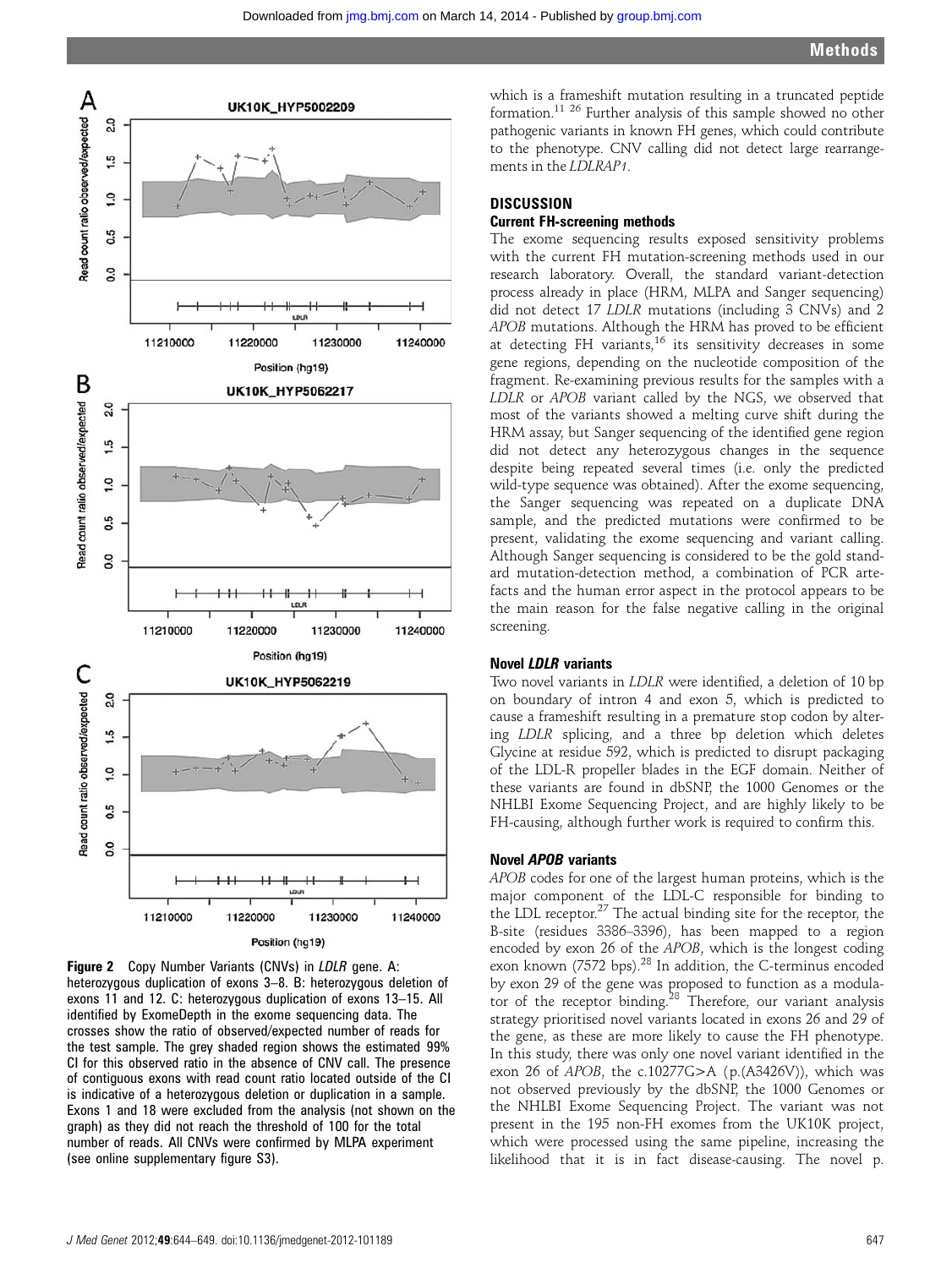(A3426V) variant is located near to the LDL receptor-binding site (B-site), and close to the known FH mutation p.(R3527Q), and although it does not alter the charge at the site, it may produce a conformational change affecting the LDL-R/ApoB interaction. This requires further experiments since the current in silico prediction tools are not able to assess protein–protein interactions. We will also examine whether or not the variant cosegregates with the disease. Four other novel APOB variants were identified in this group of patients in the N-terminal part of the protein. Although these variants are less likely to influence LDL clearance from the blood, since the N-terminal region of the protein is not involved in interacting with the LDL-R, some of the variants are predicted as damaging by Polyphen or SIFT. The aim of this study was to assess the clinical utility of exome sequencing as a sensitive mutation detection tool, rather than finding novel FH mutations. Future work includes the assessment of novel identified variants, which will involve family cosegregation and functional assays.

## Promoter region analyses

Most of the sequencing data generated for Mendelian disorders are focused on the exome, which constitutes around 1% of the whole human genome. Prediction tools for the analysis of nonsynonymous changes are well established and widely used to estimate the deleteriousness of amino acid changes. However, since the majority of human variations are located in the noncoding regions, $29$  concern about the bias towards variants in the protein-coding sequence was highlighted.<sup>30</sup> Proving the pathogenic effect of promoter variants requires use of functional assays. To date, there are 13 LDLR promoter variants predicted to be causal (in revision<sup>10</sup>). Disappointingly, but not surprisingly, given they were not targeted, the exome sequencing data generated by the SureSelect Human All Exon (Agilent) assay, had negligible coverage of the gene promoter regions, which can lead to false negative conclusions. Further updates of the human exome capture assay should include coverage of the LDLR promoter sequences, which can cause autosomal dominant disease by altering gene regulation.

#### Exome sequencing

The SureSelect Human All Exons capture assay is a standard product, which proved to be efficient at detecting mutations within the LDLR and the APOB genes. In this sample, 78.9% of exome bases were covered at least 20 times, which is in line with the product description ∼80%. For both *LDLR* and *APOB*, the majority of the coding sequence was covered more than the 16x threshold to achieve an estimated 99% chance of seeing a real variant (present in a heterozygous state) of at least 3 times, and overall 19 mutations, were found by highthroughput DNA sequencing, which had been missed by conventional methods in our research laboratory. This indicates increased sensitivity for NGS, which can be due both to the method used and to the reduced human intervention, and the highly automated protocol. However, as with many PCR-based methods, exome sequencing has some limitations when it comes to amplification of highly repetitive regions or sequences rich in GC content. A highly significant negative correlation between the G/C content and the exome depth was observed in the FH genes ( $p=4.9\times10^{-14}$ ), as shown in the online supplementary figure S5. Specifically, only 58% of the PCSK9 gene was covered more than 16x, producing unreliable results for variant calling in a significant proportion of the gene's coding region. As a result, the two novel non-synonymous PCSK9 variants called by the exome sequencing were not confirmed by

the capillary sequencing, suggesting a high rate of false positive calls when the coverage is poor. If a read depth threshold of 30x was considered to be required for complete certainty of variant calling, at which the sensitivity to detect heterozygous variants was shown to be  $100\%$ ,  $31$  exons that would be insufficiently covered would also include exons 1, 14 and 18 of LDLR, exons 2 and 5 of PCSK9, and exons 2, 3 and 7 of LDLRAP1. Thus, although the quality of the produced data is good, validation of called variants in poorly covered regions is still necessary. Applying more stringent filters to the raw data increases the specificity of the calling. However, it may also lead to false negative results, since not all of the exome's regions are equally covered. Newer versions of the SureSelect assay show markedly improved coverage of exons that were previously poorly covered (unpublished data), so we can expect the sensitivity of exome sequencing to improve.

The Agilent SureSelect assay was efficient in capturing the exon–intron junctions, covering on average 80–100bps of the intronic regions. This was an advantage over our current screening protocol, and enabled us to detect a novel variant, the c.695-6 698del, which is partially positioned on the annealing site for the sequencing primer routinely used in our lab.

The methodology behind the ExomeDepth package<sup>23</sup> proved to be robust, and enabled us to use the exome data, which are composed of short sequence reads for exonic regions, to detect large gene rearrangements, which are known in the LDLR to be usually due to intronic Alu sequence misparing.<sup>32</sup> <sup>33</sup> The method was shown to allow identification of heterozygous CNVs within the LDLR gene, which were missed by the currently used MLPA. However, in order to maximise the sensitivity and to minimise the noise created by technical variability between samples, CNV analysis by Exome Depth requires quality data of well-matched exomes (>6 samples), that is, sequenced under the exact same conditions.

The greater time efficiency of the exome sequencing is a significant advantage over the current screening methods. Although each called variant currently needs to be individually confirmed by Sanger sequencing before a mutation report can be prepared, analysing a number of patients in parallel in a short period of time is likely to be an efficient way forward for screening of heterogeneous FH patients. More importantly, limited use of manual checks and human intervention reduce the issues of possible human error. The cost efficiency of NGS is also increasing. The development of novel approaches of gene-targeted sequencing, using Illumina MiSeq platform, reduces not only the costs of sequencing itself but also the time spent on data analysis and computer storage requirements. The possibility of designing custom amplicons for each disease, recently offered by Illumina TruSeq Custom Amplicon or Agilent HaloPlex products, will also improve the capture of promoters and other regulatory regions, which could be omitted in whole exome eequencing.

Acknowledgements We thank Ebele Usifo for carrying out the functional analysis prediction for the novel LDLR variant. This study makes use of data generated by the UK10K Consortium. A full list of the investigators who contributed to the generation of the data is available from [www.UK10K.org.](www.UK10K.org) Funding for UK10K was provided by the Wellcome Trust under award WT091310.

Contributors MF: writing of the manuscript, data analysis. VP: data analysis, CNVs calling. RAW: sample preparation. HAWN: patient selection and study samples provider. UK10K exome sequencing and data production. she: data analysis, project supervision, guarantor of the publication.

Funding SEH holds a chair funded by the British Heart Foundation, and SEH and RW are supported by the BHF (PG08/008). MF is funded by an MRC CASE award with Gen-Probe Life Sciences Ltd, and VP is partially funded by a MRC research grant (G1001158). HAWN is a NIHR senior investigator.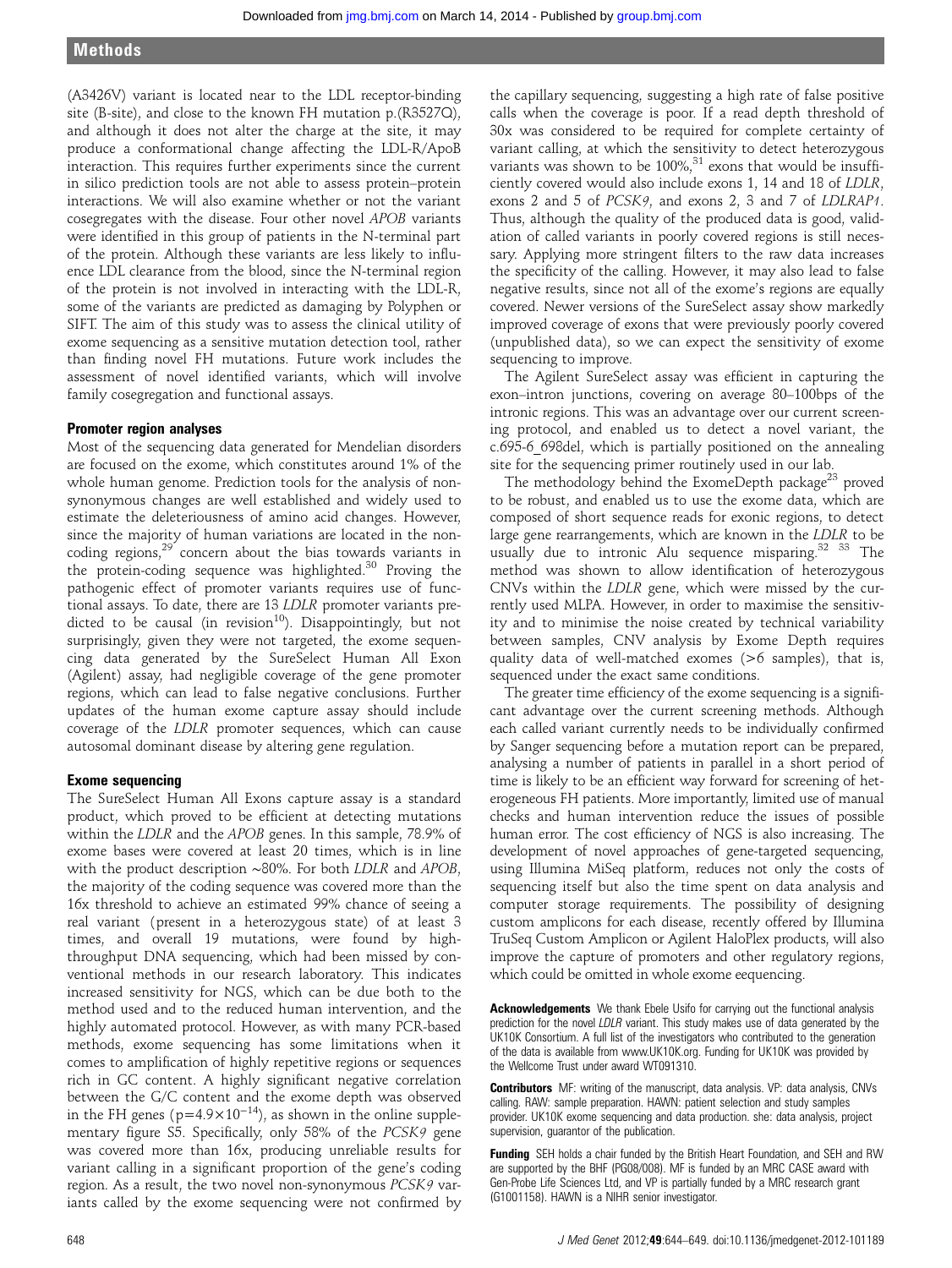Competing interests None.

Ethics approval National Research Ethics Service, Cambridgeshire 2 Research **Committee** 

**Provenance and peer review** Not commissioned; externally peer reviewed.

**Data sharing statement** The authors are happy to share the data with groups working on familial hypercholesterolaemia. All novel mutations were submitted to the publicly available FH mutation database [\(http://www.ucl.ac.uk/fh](http://www.ucl.ac.uk/fh)).

## **REFERENCES**

- 1. **Marks D.** Thorogood M. Neil HA, Humphries SE, A review on the diagnosis, natural history, and treatment of familial hypercholesterolaemia. Atherosclerosis 2003;168:1-14.
- 2. **Slack J.** Risks of ischaemic heart-disease in familial hyperlipoproteinaemic states. Lancet 1969;2:1380–2.
- 3. Scientific Steering Committee on behalf of the Simon Broome Register **Group.** Mortality in treated heterozygous familial hypercholesterolaemia: implications for clinical management. Atherosclerosis 1999;142:105-12.
- 4. Oosterveer DM, Versmissen J, Yazdanpanah M, Hamza TH, Sijbrands EJ. Differences in characteristics and risk of cardiovascular disease in familial hypercholesterolemia patients with and without tendon xanthomas: a systematic review and meta-analysis. Atherosclerosis 2009;207:311–17.
- 5. Neil HA, Huxley RR, Hawkins MM, Durrington PN, Betteridge DJ, Humphries SE. Comparison of the risk of fatal coronary heart disease in treated xanthomatous and non-xanthomatous heterozygous familial hypercholesterolaemia: a prospective registry study. Atherosclerosis 2003;170:73–8.
- 6. Neil A, Cooper J, Betteridge J, Capps N, McDowell I, Durrington P, Seed M, Humphries SE. Reductions in all-cause, cancer, and coronary mortality in statin-treated patients with heterozygous familial hypercholesterolaemia: a prospective registry study. Eur Heart J 2008;29:2625–33.
- 7. Gill PJ, Harnden A, Karpe F. Familial hypercholesterolaemia. BMJ 2012;344:e3228.
- 8. **Usifo E,** Leigh SEA, Whittall RA, Lench N, Taylor A, Yeates C, Orengo CA, Martin ACR, Humphries SE. Low density lipoprotein receptor gene familial hypercholesterolemia variant database: update and pathological assessment. Ann Hum Genet 2012;76:387–401.
- 9. Humphries SE, Cranston T, Allen M, Middleton-Price H, Fernandez MC, Senior V, Hawe E, Iversen A, Wray R, Crook MA, Wierzbicki AS. Mutational analysis in UK patients with a clinical diagnosis of familial hypercholesterolaemia: relationship with plasma lipid traits, heart disease risk and utility in relative tracing. J Mol Med 2006;84:203–14.
- 10. **Khamis APJ,** Lench N, Taylor A, Leigh S, Humphries SE. Analysis of four LDLR 5'UTR and promoter variants in patients with familial hypercholesterolaemia. 2012.
- 11. Garcia CK, Wilund K, Arca M, Zuliani G, Fellin R, Maioli M, Calandra S, Bertolini S, Cossu F, Grishin N, Barnes R, Cohen JC, Hobbs HH. Autosomal recessive hypercholesterolemia caused by mutations in a putative LDL receptor adaptor protein. Science 2001;292:1394–8.
- 12. Wierzbicki AS, Humphries SE, Minhas R. Familial hypercholesterolaemia: summary of NICE guidance. BMJ 2008;337:a1095.
- 13. Taylor A, Patel K, Tsedeke J, Humphries SE, Norbury G. Mutation screening in patients for familial hypercholesterolaemia (ADH). Clin Genet 2010;77:97-9.
- 14. **Desai A,** Jere A. Next-generation sequencing: ready for the clinics? Clin Genet 2012;81:503–10.
- 15. Graham CA, McIlhatton BP, Kirk CW, Beattie ED, Lyttle K, Hart P, Neely RD, Young IS, Nicholls DP. Genetic screening protocol for familial hypercholesterolemia which includes splicing defects gives an improved mutation detection rate. Atherosclerosis 2005;182:331–40.
- 16. Whittall RA, Scartezini M, Li K, Hubbart C, Reiner Z, Abraha A, Neil HA, Dedoussis G, Humphries SE. Development of a high-resolution melting method for mutation detection in familial hypercholesterolaemia patients. Ann Clin Biochem 2010; 47(Pt 1):44–55.
- 17. Humphries SE, Whittall RA, Hubbart CS, Maplebeck S, Cooper JA, Soutar AK, Naoumova R, Thompson GR, Seed M, Durrington PN, Miller JP, Betteridge DJ, Neil HA. Genetic causes of familial hypercholesterolaemia in patients in the UK: relation to plasma lipid levels and coronary heart disease risk. J Med Genet 2006;43:943–9.
- 18. Taylor A, Wang D, Patel K, Whittall R, Wood G, Farrer M, Neely RD, Fairgrieve S, Nair D, Barbir M, Jones JL, Egan S, Everdale R, Lolin Y, Hughes E, Cooper JA, Hadfield SG, Norbury G, Humphries SE. Mutation detection rate and spectrum in familial hypercholesterolaemia patients in the UK pilot cascade project. Clin Genet 2010;77:572–80.
- 19. Neil HA, Seagroatt V, Betteridge DJ, Cooper MP, Durrington PN, Miller JP, Seed M, Naoumova RP, Thompson GR, Huxley R, Humphries SE. Established and emerging coronary risk factors in patients with heterozygous familial hypercholesterolaemia. Heart 2004; 90:1431-7.
- 20. **Mamotte CD,** van Bockxmeer FM. A robust strategy for screening and confirmation of familial defective apolipoprotein B-100. Clin Chem 1993;39:118-21.
- 21. Taylor A, Martin B, Wang D, Patel K, Humphries SE, Norbury G. Multiplex ligation-dependent probe amplification analysis to screen for deletions and duplications of the LDLR gene in patients with familial hypercholesterolaemia. Clin Genet 2009;76:69-75.
- 22. Miller SA, Dykes DD, Polesky HF. A simple salting out procedure for extracting DNA from human nucleated cells. Nucleic Acids Res 1988;16:1215.
- 23. Plagnol V, Curtis J, Epstein M, Mok K, Stebbings E, Grigoriadou S, Wood NW, Hambleton S, Burn SO, Thrasher A, Kumararatne D, Doffinger R, Nejentsev S. A robust model for read count data in exome sequencing experiments and implications for copy number variant calling. Bioinformatics 2012.
- Usifo E, Leigh SE, Whittall RA, Lench N, Taylor A, Yeats C, Orengo CA, Martin AC, Celli J, Humphries SE. Low-density lipoprotein receptor gene familial hypercholesterolemia variant database: update and pathological assessment. Ann Hum Genet 2012;76:387–401.
- 25. **Usifo EL, SEA**, Whittall RA, Lench N, Taylor A, Yeates C, Orengo CA Martin ACR, Humphries SE. Low density lipoprotein receptor gene familial hypercholesterolemia variant database: update and pathological assessment. Ann Hum Genet 2012.
- 26. Barbagallo CM, Emmanuele G, Cefalu AB, Fiore B, Noto D, Mazzarino MC, Pace A, Brogna A, Rizzo M, Corsini A, Notarbartolo A, Travali S, Averna MR. Autosomal recessive hypercholesterolemia in a Sicilian kindred harboring the 432insA mutation of the ARH gene. Atherosclerosis 2003;166:395–400.
- 27. **Innerarity TL, Weisgraber KH, Arnold KS, Mahley RW, Krauss RM, Vega GL,** Grundy SM. Familial defective apolipoprotein B-100: low density lipoproteins with abnormal receptor binding. Proc Natl Acad Sci U S A 1987;84:6919-23.
- 28. **Boren J,** Lee I, Zhu W, Arnold K, Taylor S, Innerarity TL. Identification of the low density lipoprotein receptor-binding site in apolipoprotein B100 and the modulation of its binding activity by the carboxyl terminus in familial defective apo-B100. J Clin Investig 1998;101:1084–93.
- 29. 1000 Genomes Project Consortium. A map of human genome variation from population-scale sequencing. Nature 2010;467:1061–73.
- 30. Cooper GM, Shendure J. Needles in stacks of needles: finding disease-causal variants in a wealth of genomic data. Nat Rev Genet 2011;12:628-40.
- 31. Choi M, Scholl UI, Ji W, Liu T, Tikhonova IR, Zumbo P, Nayir A, Bakkaloglu A, Ozen S, Sanjad S, Nelson-Williams C, Farhi A, Mane S, Lifton RP. Genetic diagnosis by whole exome capture and massively parallel DNA sequencing. Proc Natl Acad Sci U.S.A. 2009;**106**:19096-101.
- 32. Lehrman MA, Goldstein JL, Russell DW, Brown MS. Duplication of seven exons in LDL receptor gene caused by Alu-Alu recombination in a subject with familial hypercholesterolemia. Cell 1987:48:827-35
- Lehrman MA, Russell DW, Goldstein JL, Brown MS. Alu-Alu recombination deletes splice acceptor sites and produces secreted low density lipoprotein receptor in a subject with familial hypercholesterolemia. J Biol Chem 1987;262:3354–61.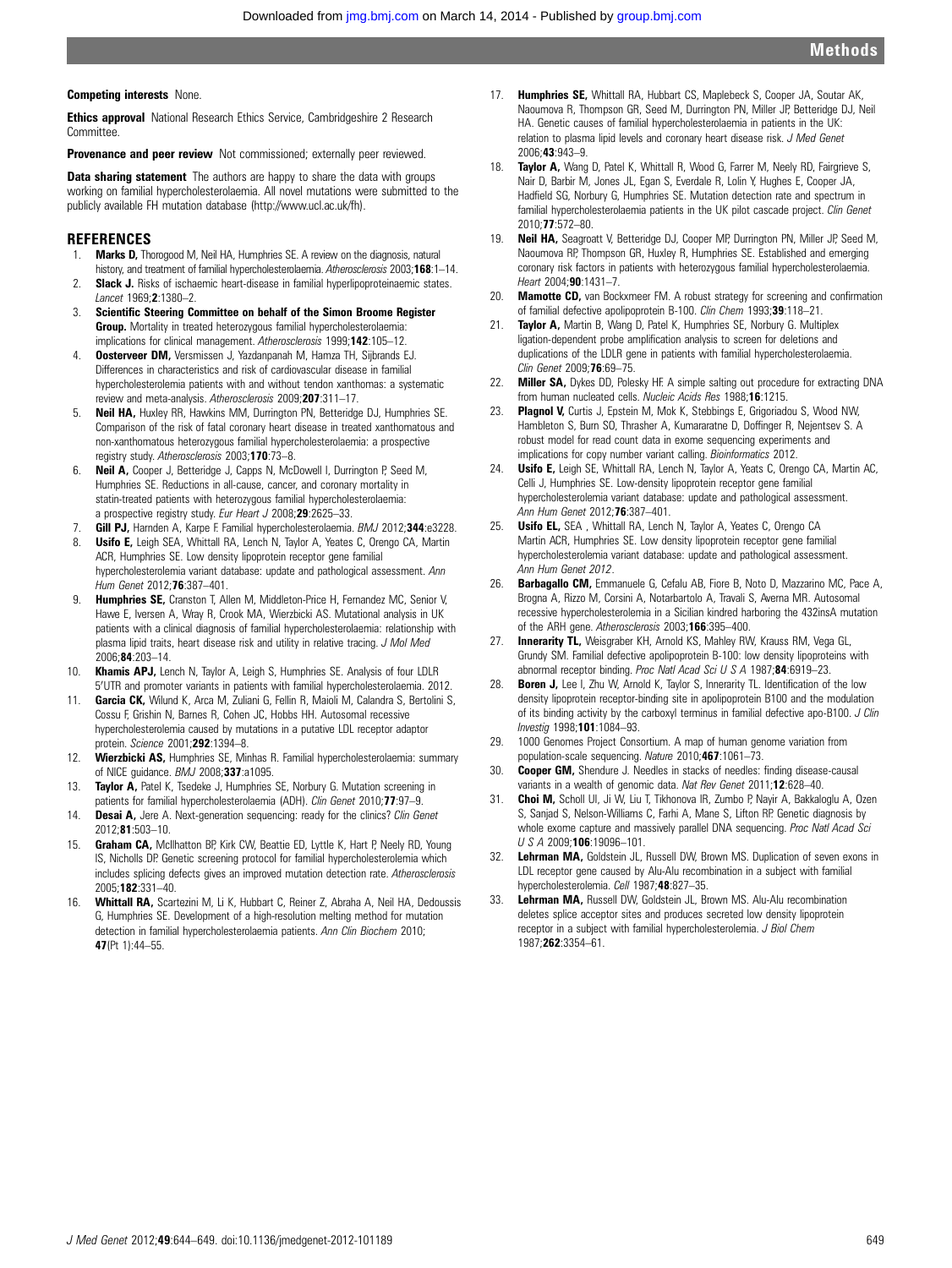

Marta Futema, Vincent Plagnol, Ros A Whittall, et al.

doi: 10.1136/jmedgenet-2012-101189 J Med Genet 2012 49: 644-649

**<http://jmg.bmj.com/content/49/10/644.full.html>** Updated information and services can be found at:

These include:

| Data Supplement                  | "Web Only Data"<br>http://jmg.bmj.com/content/suppl/2012/10/28/jmedgenet-2012-101189.DC1.html                                                                                                                                                                                                                                                                                                                                                      |
|----------------------------------|----------------------------------------------------------------------------------------------------------------------------------------------------------------------------------------------------------------------------------------------------------------------------------------------------------------------------------------------------------------------------------------------------------------------------------------------------|
| <b>References</b>                | This article cites 30 articles, 11 of which can be accessed free at:<br>http://jmg.bmj.com/content/49/10/644.full.html#ref-list-1                                                                                                                                                                                                                                                                                                                  |
|                                  | Article cited in:<br>http://jmg.bmj.com/content/49/10/644.full.html#related-urls                                                                                                                                                                                                                                                                                                                                                                   |
| <b>Open Access</b>               | This is an open-access article distributed under the terms of the<br>Creative Commons Attribution Non-commercial License, which permits<br>use, distribution, and reproduction in any medium, provided the original<br>work is properly cited, the use is non commercial and is otherwise in<br>compliance with the license. See:<br>http://creativecommons.org/licenses/by-nc/3.0/ and<br>http://creativecommons.org/licenses/by-nc/3.0/legalcode |
| <b>Email alerting</b><br>service | Receive free email alerts when new articles cite this article. Sign up in<br>the box at the top right corner of the online article.                                                                                                                                                                                                                                                                                                                |

**<http://group.bmj.com/group/rights-licensing/permissions>** To request permissions go to:

**<http://journals.bmj.com/cgi/reprintform>** To order reprints go to:

**<http://group.bmj.com/subscribe/>** To subscribe to BMJ go to: